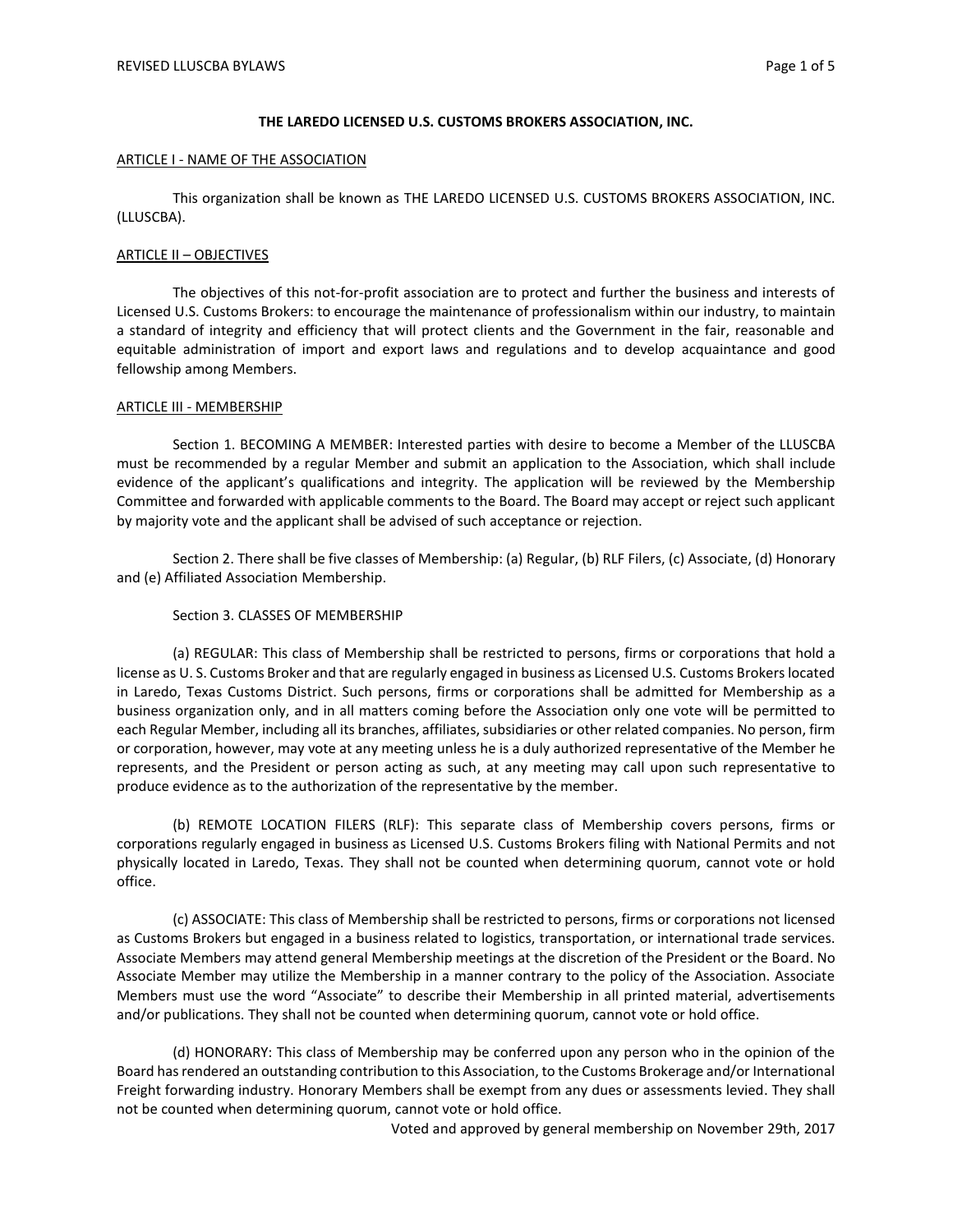(e) AFFILIATED ASSOCIATION: Any association with a Membership of persons, firms or corporations engaged in a business related to international trade or transportation may upon application to and an affirmative vote by the Board, be accepted for Membership as an AFFILIATED ASSOCIATION Member. They shall be exempt from dues if they reciprocate to LLUSCBA the same benefits in their Association. Affiliated Association Members may attend general Membership meetings at the discretion of the President or the Board. They may not utilize this Membership in a manner contrary to the policy of the Association. Affiliated Association Members must use the word "Affiliated" to describe their Membership in all printed material, advertisements and/or publications. They shall not be counted when determining quorum, cannot vote or hold office.

Section 4. ATTENDANCE: There shall be no restriction as to the number of representatives of any Regular Member firm who may attend meetings, but only one vote shall be permitted to each Regular Member, as provided in Section 3(a) above. There shall be no restriction as to the number of representatives of any RLF Member firm who may attend meetings.

Section 5. CLASS DISPUTE: Any dispute concerning class of Membership of an applicant shall be decided by majority vote of the Members of the Board.

### ARTICLE IV – CENSURE, SUSPENSION & EXPULSION

Section 1. If the conduct of any Member shall appear to the Board to be improper or prejudicial to the character and welfare of the Association, or contrary to or in violation of its bylaws and rules, the Board shall inform such Member thereof in writing, which notice shall be delivered or sent by mail to the Member informing him of the time when he may be HEARD in his defense before the Board. At such HEARING he may be censured, suspended or expelled by a 2/3 vote of the Board Members present. At least ten days shall elapse between the service of such notice and said meeting of the Board.

Section 2. Such hearing may be adjourned from time to time by the Board, but any Board Member who shall not have been present at any meeting of the Board at which evidence is taken, or at which the Member whose conduct is involved in a hearing is heard, shall not participate in the final decision.

Section 3. A Member may be censured, suspended or expelled when:

(1) it has been determined by an appropriate governmental agency that the Member has violated a federal law or regulation relative to Customs Brokers, Department of Commerce and/or International Freight Forwarders, such violation being sufficient for the denial, suspension or revocation of a license, or

(2) the Member has been found guilty of a violation of a federal or state law involving moral turpitude, or

(3) the Member engaged in activities or changes its status in such a manner which would cause it to become ineligible or unacceptable if it were then applying for Membership, or

(4) a Member knowingly falsifies information to the Association.

#### ARTICLE V - MEMBERSHIP DUES

Section 1. The initiation fee and annual dues for all classes of Membership shall be established from time to time by the board.

Section 2. Any extraordinary expenses shall be provided for by a special assessment at a meeting of the Board, provided that the Board Members have been advised of such proposal 10 days prior to said meeting.

Section 3. Annual dues shall be established by the Board and published 30 days prior to the end of the calendar year, and shall be payable January 1 of each year.

Voted and approved by general membership on November 29th, 2017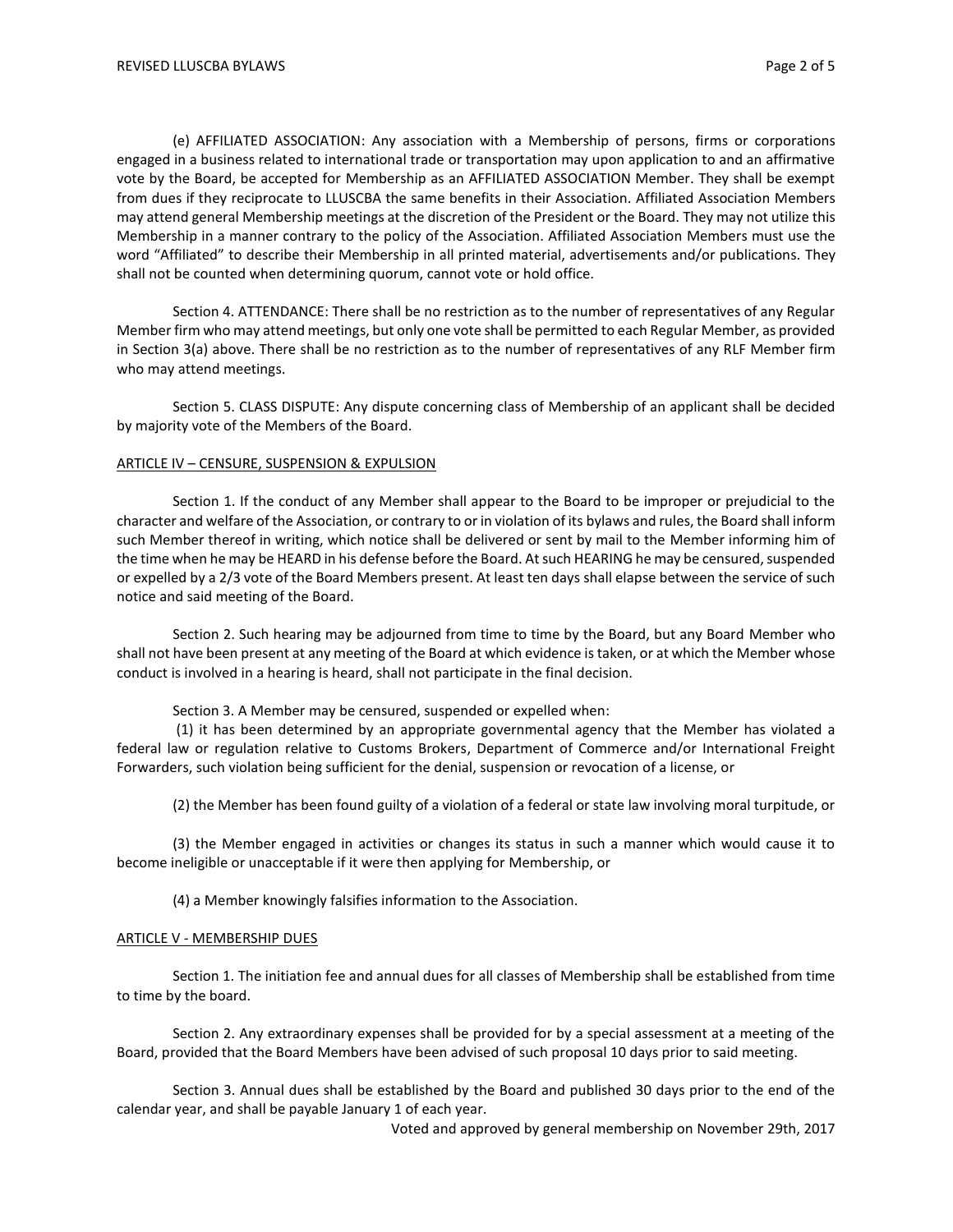Section 4. In the event any Member shall fail to pay within one month, any sums due the Association his name may be posted as delinquent. A list of delinquents may be read at any general or special meeting. Any Member may be expelled for delinquency upon a majority vote of the Board. A Member thus expelled may be reinstated by a majority vote of the Board upon said Member making payment of the unpaid amount plus a penalty.

Section 5. The resignation of a Member shall not relieve him from payment of accrued dues or assessments.

### ARTICLE VI - MEETINGS

Section 1. There shall be an Annual Meeting of the Association at such time and place as the President shall designate.

Section 2. The Membership meeting shall be held periodically at such time and place as the President shall designate.

Section 3. Meetings of the Board shall be held every month at such time and place as the President shall designate.

Section 4. The President may invite to meetings persons whose presence may be interesting or beneficial to the Membership.

Section 5. Special meetings of the Association shall be held upon the call of the President, or any three Members of the board, setting forth the purpose for which such special meeting is called. Special meetings shall also be called by the President within ten days after the receipt of a written request for such special meeting, signed by ten Members in good standing and stating the purpose thereof. All notices of special meetings shall state the purpose for which such meetings are called, and no business shall be transacted at such meetings except that specified in that call.

# ARTICLE VII- OFFICERS AND BOARD OF DIRECTORS

Section 1. The Officers of the Association, each of whom must be a Licensed U.S. Customs Broker and a Regular Member, shall consist of a Chairperson, President, Vice-President, Treasurer and Secretary and shall hold Office for two years or until their respective successors are elected and qualify to take office. The President upon retiring shall become the Chairperson until replaced.

Section 2. The Board of Directors shall consist of the Officers named in Section 1 of Article VII, three Members at large and any regular Member when serving as an Area Director for the National Association. A Board Member missing three consecutive Board meetings or missing four Board meetings in a calendar year will result in the immediate removal from the Board unless extraordinary circumstances have caused the absences.

Section 3. The Board shall have general charge and control of the affairs of the Association. It shall be empowered to approve all major expenses and to employ counsel whenever necessary, in the best interest of the association. The Board shall arrange for the proper assessment, collection, safeguarding and auditing of all financial operations of the Association. For this purpose, it will develop LLUSCBA Operating Policies.

Section 4. Those individuals who have previously served as Presidents, when not serving in any other Office shall become Senior Counselors and participate in board meetings without vote. To have the title of Senior Counselor, he or she must be a Member in good standing of the Association.

Section 5. Executive session may be invoked by the president, for voting board Members only, to further discuss and vote on any issues the president deems necessary.

Voted and approved by general membership on November 29th, 2017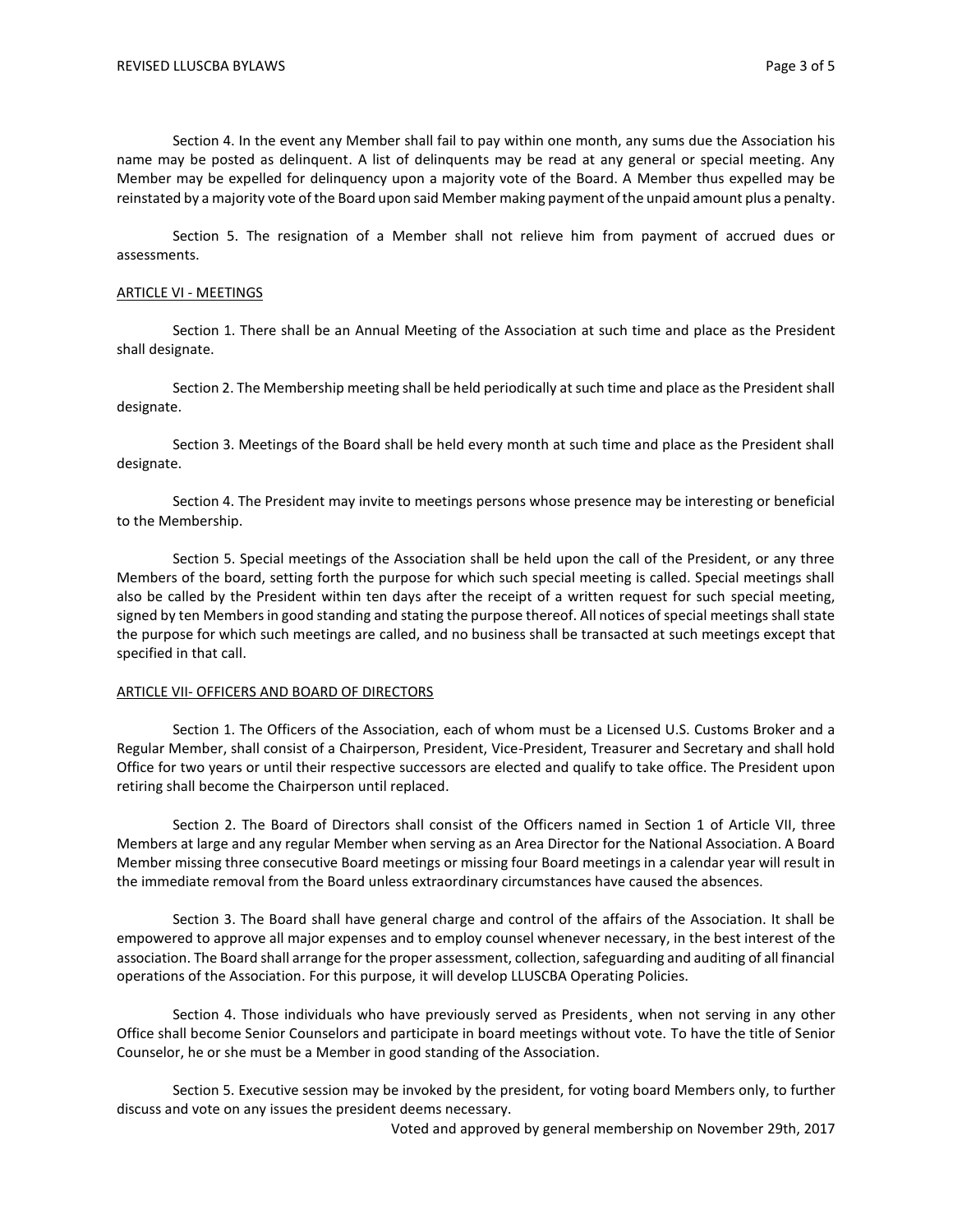### ARTICLE VIII -ELECTIONS

Section 1. The Officers and Directors referred to above in Article VII, except the chairperson, shall be elected prior to the annual meeting or any adjournment thereof.

Section 2. Not later than 30 days prior to the annual meeting, the nominating Committee shall file its report of nominations for the officers of the Association to the Secretary who in turn shall deliver the ballot with a proxy form to each regular member.

Section 3. Elections shall be by majority vote; eligible Members may vote by written proxy.

Section 4. A vacancy in any office or on the board may be filled for the unexpired time by majority vote of the Members the Board.

### ARTICLE IX- DUTIES OF OFFICERS

Section 1. The President shall preside at all meetings of the Association and Board and shall perform the duties and exercise the authority usually pertaining to this office, including the appointment of all committees, and shall cast the deciding vote in case of a tie.

Section 2. (a) The Vice President shall act as the assistant to the president and shall, in the absence of the president, be the presiding officer at board and Membership meetings. In the event of a vacancy in the office of president, the vice-president shall succeed to the office for the unexpired term. The vice-president shall perform such other duties as may be assigned by the president.

 (b) During the President's and Vice President's absence such duties shall fall upon the Chairperson.

Section 3. The Treasurer shall keep an account of all dues and assessments or other monies received and the payment of bills by supervising the Administrative Assistant's work. The Treasurer shall make a financial report, including a sources and uses of funds, at the annual meeting, and at such other meetings as the President shall request, and shall perform all other duties usually pertaining to this office.

Section 4. The Secretary shall keep minutes of all meetings, keep a record of all official transactions of the Association, supervise all details of the business of the Association, supervise the Administrative Assistant in maintaining Roster of the Members, notices of meetings, issuance of bulletins to Members and shall perform all other duties as may be required.

#### ARTICLE X- ASSOCIATION BUSINESS

Section 1. A majority of the number of directors authorized in the bylawsin article VII section 2 constitutes a quorum of the Board for the transaction of business.

Section 2. The presence of 20% or more of Regular Members in person or by proxy shall constitute a Quorum at any Regular Members meeting of the Association.

Section 3. If a quorum is not reached on a Regular Members meeting, the President shall terminate the meeting and recall, at his discretion, for a meeting immediately. The Quorum shall be constituted with those present.